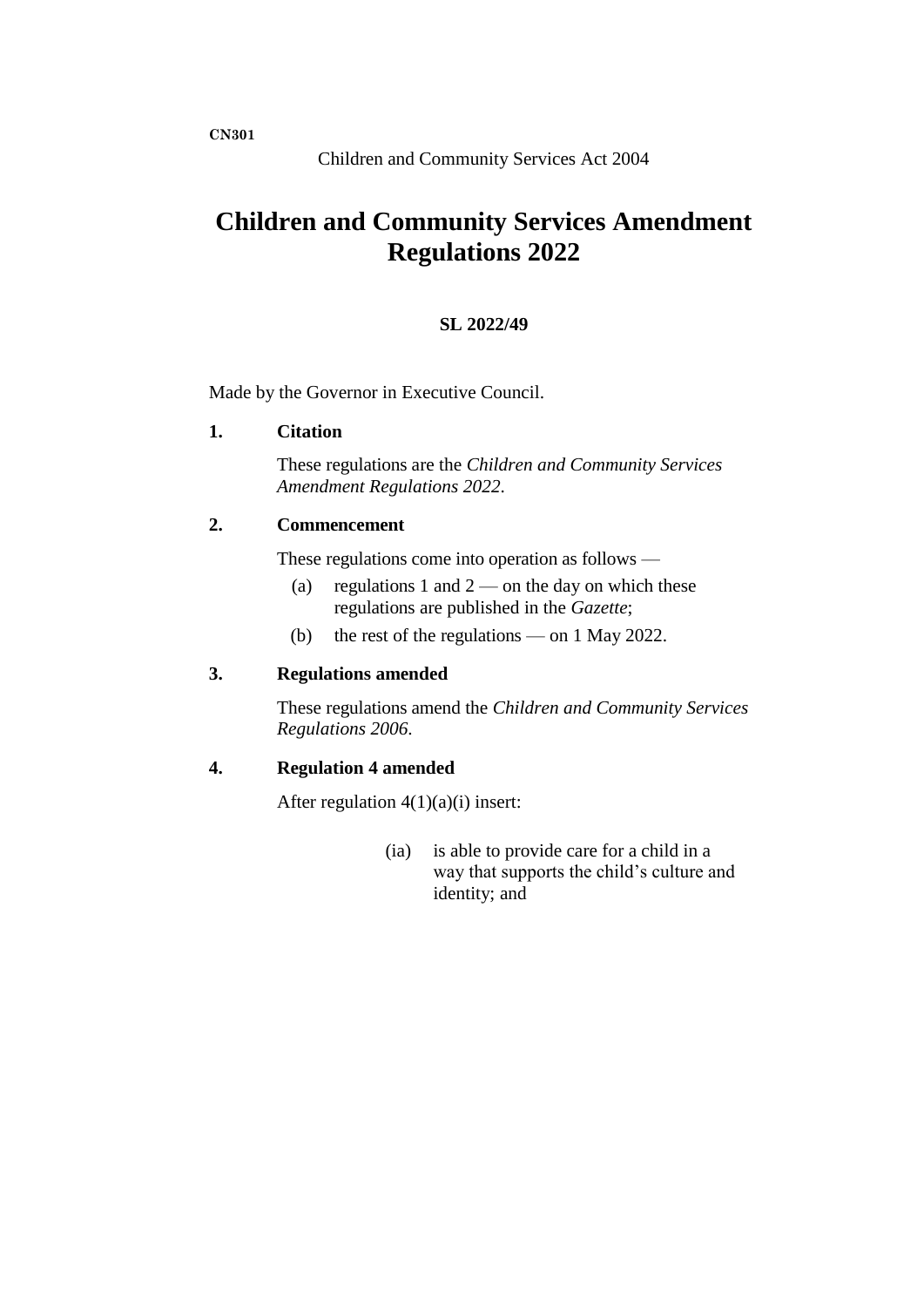# **5. Regulation 4A inserted**

After regulation 4 insert:

# **4A. Interim placement arrangements (Act s. 79(2)(a)(iv))**

 $(1)$  In this regulation —

*interim carer*, in relation to an interim placement arrangement, means the individual who provides, or will provide, care for a child under the interim placement arrangement.

- (2) The CEO may, under section 79(2), make an arrangement (an *interim placement arrangement*) for the placement of a child with an individual who is not approved under regulation 4(1).
- (3) Before, or as soon as practicable after, an interim placement arrangement is made in respect of a child, the following requirements must be met —
	- (a) the interim carer must make, and give to the CEO, a statutory declaration, in a form approved by the CEO, that addresses matters relevant to the interim carer's suitability to provide care for the child;
	- (b) the interim carer must consent to the CEO carrying out any check (including a criminal record check) that the CEO considers appropriate for the purposes of assessing the interim carer's suitability to provide care for the child;
	- (c) the CEO must confirm that a negative notice or an interim negative notice has not been issued to the interim carer under the *Working with Children (Criminal Record Checking) Act 2004*;
	- (d) an officer must visit the place where the child is, or will be, living under the interim placement arrangement.
- (4) The CEO must cancel an interim placement arrangement if —
	- (a) any of the requirements in subregulation (3) are not met within 5 working days after the day on which the interim placement arrangement is made; or
	- (b) the interim carer is not approved under regulation 4(1) within 6 months after the day on which the interim placement arrangement is made.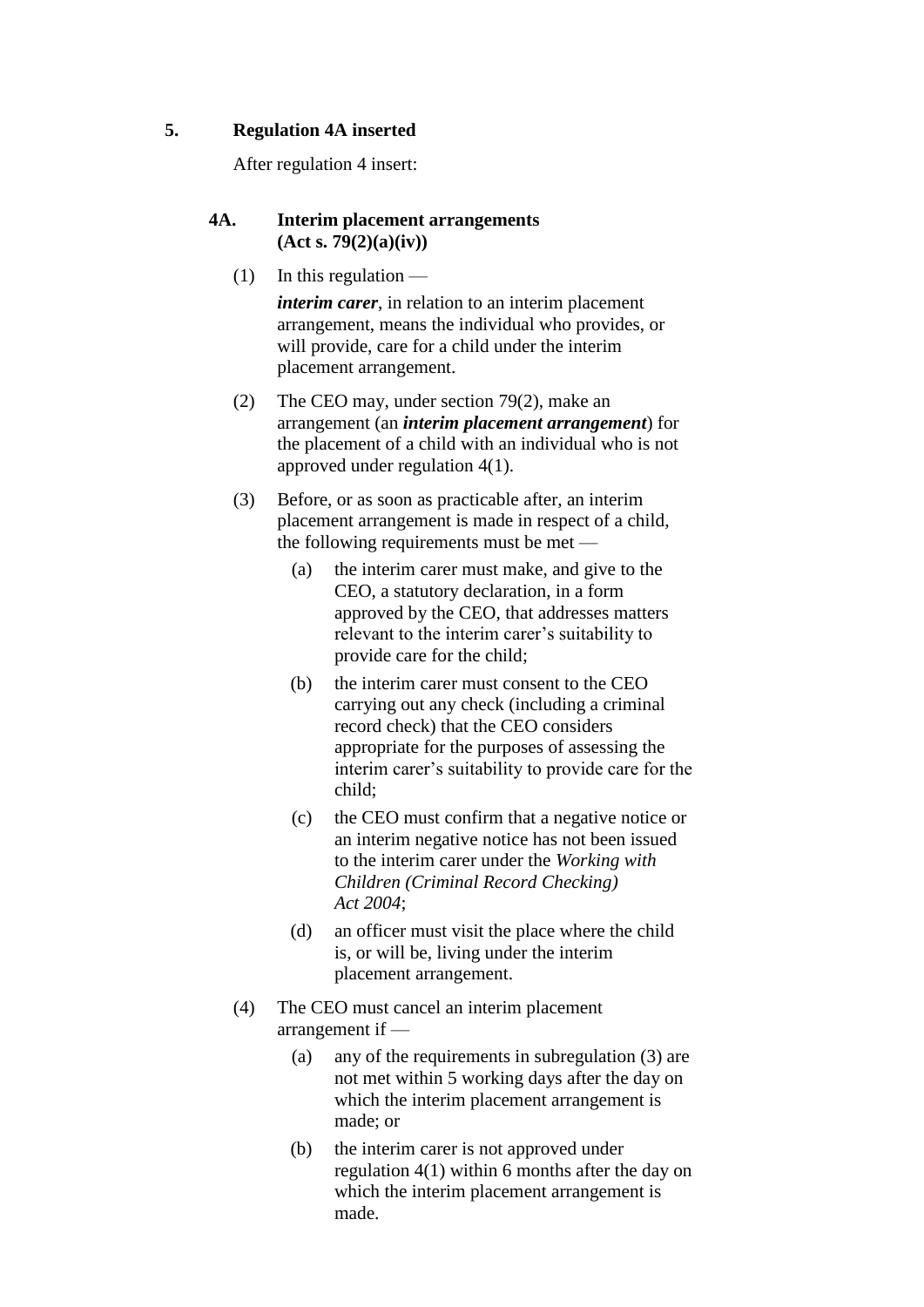(5) If, within 6 months after the day on which an interim placement arrangement is made, the interim carer is approved under regulation 4(1), then, on and from the date of approval, the interim placement arrangement is taken to be a placement arrangement made under section  $79(2)(a)(i)$ .

# **6. Regulations 9AD and 9AE inserted**

At the end of Part 4AA insert:

# **9AD. Information in application for entry warrant (Act s. 241L(2)(a))**

An application for an entry warrant made under section  $241L(1)$  must include the following —

- (a) the applicant's full name and official details;
- (b) the place in relation to which the warrant is sought;
- (c) the authorised purpose for which entry to the place is required;
- (d) the grounds on which the applicant considers that entry to the place is required;
- (e) the period, not exceeding 14 days, proposed for execution of the warrant;
- (f) a statement to the best of the applicant's knowledge about whether an application for an entry warrant in respect of the same place has been made under section 241L(1) within the previous 72 hours and, if so, whether or not an entry warrant was issued.

# **9AE. Form of entry warrant (Act s. 241M(3))**

An entry warrant issued under section 241M(1) must be in the form of Schedule 1 Form 3A.

#### **7. Regulation 20A amended**

Delete regulation 20A(i) and insert:

(i) the department of the Public Service principally assisting in the administration of the *Mental Health Act 2014*;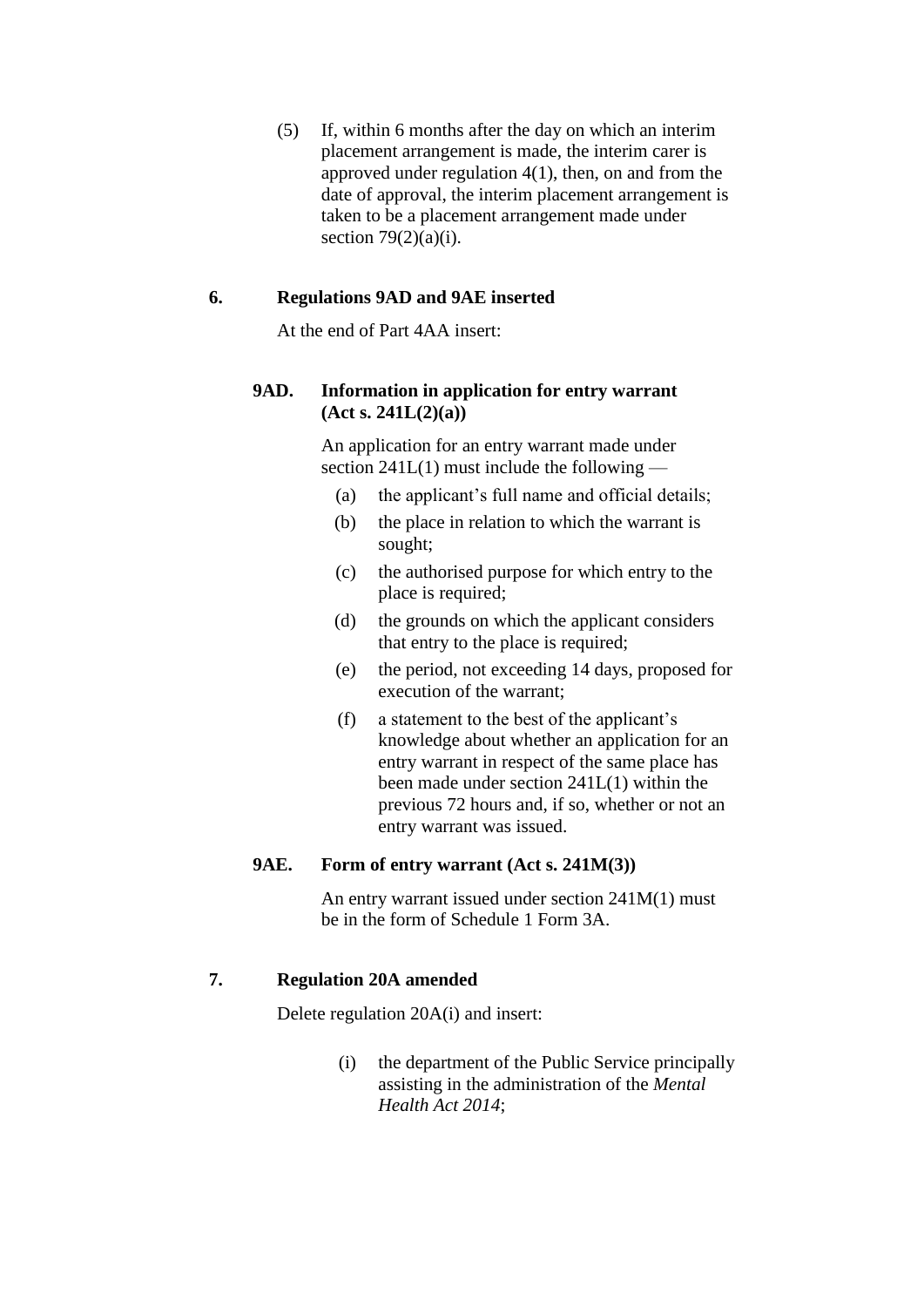### **8. Regulations 22 and 23 inserted**

At the end of Part 6 insert:

# **22. Public authorities to which s. 22(4AA) applies**

Section 22(4AA) applies to the following public authorities —

- (a) the department of the Public Service principally assisting in the administration of the *Local Government Act 1995*;
- (b) the department of the Public Service principally assisting in the administration of the *Mental Health Act 2014*;
- (c) the department of the Public Service principally assisting in the administration of the *Prisons Act 1981*;
- (d) the department of the Public Service principally assisting in the administration of the *School Education Act 1999*;
- (e) the department of the Public Service principally assisting in the administration of the *Vocational Education and Training Act 1996* (other than Part 4 of that Act).

# **23. Prescribed criteria for person preparing report under s. 61(2B)**

 $(1)$  In this regulation —

*Aboriginal or Torres Strait Islander organisation* means a body corporate —

- (a) the governing body of which is comprised, or substantially comprised, of Aboriginal persons, Torres Strait Islanders or both Aboriginal persons and Torres Strait Islanders; and
- (b) that has as its principal object, or one of its principal objects, the promotion of the interests of Aboriginal persons, Torres Strait Islanders or both Aboriginal persons and Torres Strait Islanders.
- (2) A person who prepares a written report for the purposes of section  $61(2B)$  must be —
	- (a) an Aboriginal or Torres Strait Islander organisation the members of the governing body and staff of which have, between them —
		- (i) experience in the provision of social services to Aboriginal persons or Torres Strait Islanders; and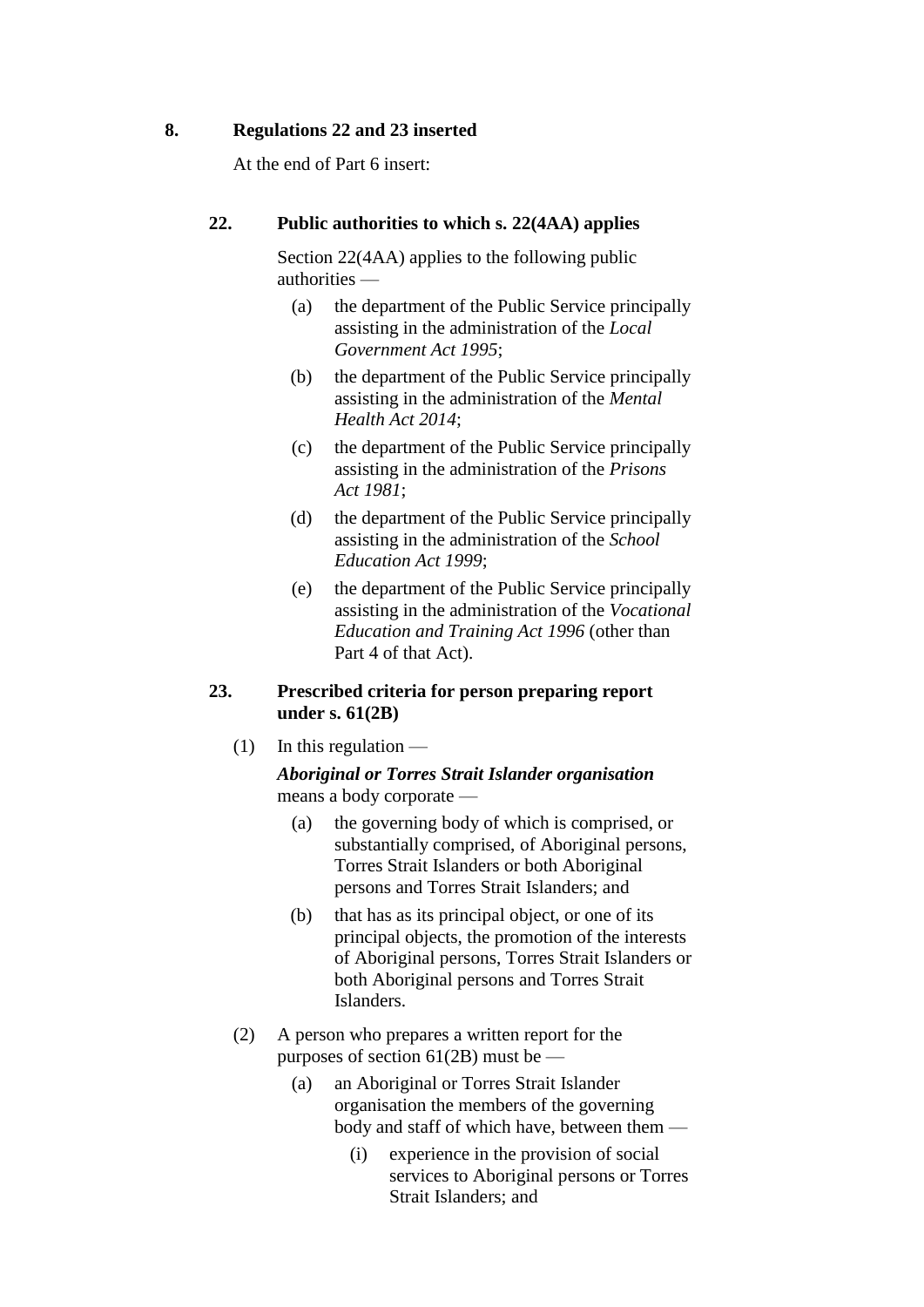- (ii) knowledge and understanding of the matters described in subregulation (3); and
- (iii) the ability to engage and communicate with Aboriginal children, Torres Strait Islander children and their families;

#### or

- (b) an individual (other than an officer of the Department) who —
	- (i) is an Aboriginal person or Torres Strait Islander; and
	- (ii) has the experience, knowledge, understanding and ability referred to in paragraph  $(a)(i)$ ,  $(ii)$  and  $(iii)$ .
- (3) For the purposes of subregulation  $(2)(a)(ii)$ , the matters are —
	- (a) Aboriginal or Torres Strait Islander cultural practices; and
	- (b) child protection practices and processes, including cultural support requirements; and
	- (c) child development; and
	- (d) child rearing practices in respect of Aboriginal children or Torres Strait Islander children; and
	- (e) the impact of trauma (including intergenerational trauma) associated with disconnection from family, culture and country on the wellbeing of Aboriginal children, Torres Strait Islander children and their families.

# **9. Schedule 1 amended**

(1) Delete the reference after the heading to Schedule 1 and insert:

[r. 9AA, 9AB, 9AC, 9AE, 16E, 16I and 16L]

(2) After Schedule 1 Form 3 insert:

*Children and Community Services Act 2004* **Entry warrant** To **\*All** authorised officers \*All industrial inspectors \**Delete if inapplicable*

**3A. Entry warrant**